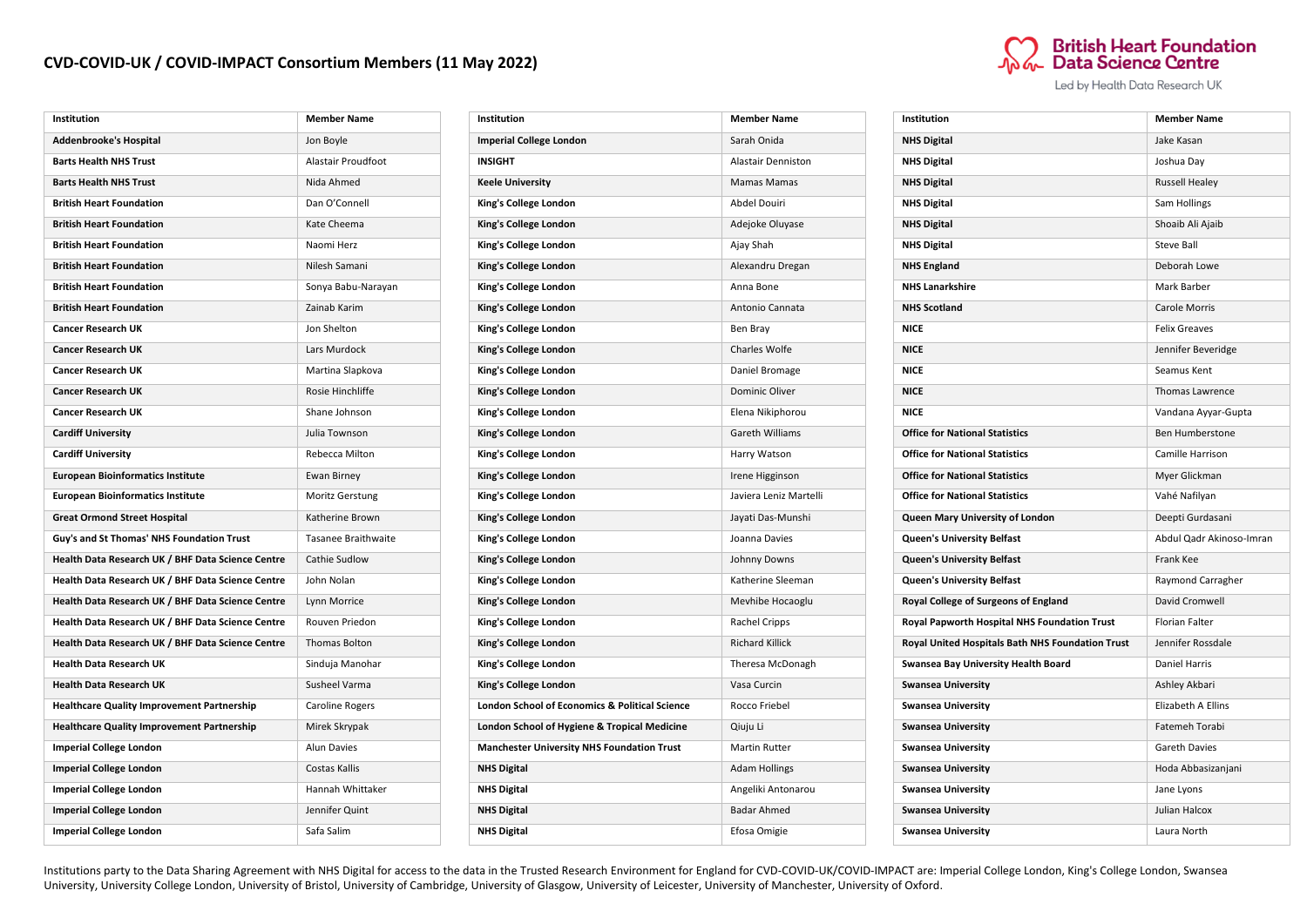## **CVD-COVID-UK / COVID-IMPACT Consortium Members (11 May 2022)**



Led by Health Data Research UK

| <b>Institution</b>               | <b>Member Name</b>     |
|----------------------------------|------------------------|
| <b>Swansea University</b>        | Owen Pickrell          |
| <b>Swansea University</b>        | Ronan Lyons            |
| <b>Swansea University</b>        | Rowena Griffiths       |
| <b>University College London</b> | Abraham Olvera-Barrios |
| <b>University College London</b> | <b>Adnan Tufail</b>    |
| <b>University College London</b> | Alasdair Warwick       |
| <b>University College London</b> | Alex Handy             |
| <b>University College London</b> | Alvina Lai             |
| <b>University College London</b> | Ana Torralbo           |
| <b>University College London</b> | Andrew Lambarth        |
| <b>University College London</b> | Anthony Khawaja        |
| <b>University College London</b> | Ami Banerjee           |
| <b>University College London</b> | Ashkan Dashtban        |
| <b>University College London</b> | Caroline Dale          |
| <b>University College London</b> | Christopher Tomlinson  |
| <b>University College London</b> | David Selby            |
| <b>University College London</b> | <b>Eloise Withnell</b> |
| <b>University College London</b> | Evaleen Malgapo        |
| <b>University College London</b> | Flavien Hardy          |
| <b>University College London</b> | Freya Allery           |
| <b>University College London</b> | Harry Hemingway        |
| <b>University College London</b> | Honghan Wu             |
| <b>University College London</b> | Jinge Wu               |
| <b>University College London</b> | Johan Thygesen         |
| <b>University College London</b> | Johannes Heyl          |
| <b>University College London</b> | Katie Harron           |
| <b>University College London</b> | Ken Li                 |
| <b>University College London</b> | Laura Pasea            |
| <b>University College London</b> | Luca Grieco            |
| <b>University College London</b> | Matt Sydes             |
| <b>University College London</b> | Mehrdad Mizani         |
| <b>University College London</b> | Michalis Katsoulis     |
| <b>University College London</b> | Paula Lorgelly         |
| <b>University College London</b> | Pedro Machado          |

| Institution                      | <b>Member Name</b>            |
|----------------------------------|-------------------------------|
| <b>University College London</b> | Pia Hardelid                  |
| <b>University College London</b> | Ravi Shankar                  |
| <b>University College London</b> | Riyaz Patel                   |
| <b>University College London</b> | Rohan Takhar                  |
| <b>University College London</b> | Roy Schwartz                  |
| <b>University College London</b> | <b>Ruth Gilbert</b>           |
| <b>University College London</b> | Spiros Denaxas                |
| <b>University College London</b> | Tuankasfee Hama               |
| <b>University College London</b> | Yat Yi Fan                    |
| <b>University College London</b> | Yi Mu                         |
| <b>University of Aberdeen</b>    | Mary Joan Macleod             |
| <b>University of Bristol</b>     | Arun Karthikeyan              |
| <b>University of Bristol</b>     | Suseeladevi<br>Deborah Lawler |
| <b>University of Bristol</b>     | Elsie Horne                   |
| <b>University of Bristol</b>     | Gianni Angelini               |
| <b>University of Bristol</b>     | Jennifer Cooper               |
| <b>University of Bristol</b>     | John Macleod                  |
| <b>University of Bristol</b>     | Jonathan Sterne               |
| <b>University of Bristol</b>     | Kurt Taylor                   |
| <b>University of Bristol</b>     | Livia Pierotti                |
| <b>University of Bristol</b>     | Luisa Zuccolo                 |
| <b>University of Bristol</b>     | Martha Elwenspoek             |
| <b>University of Bristol</b>     | Massimo Caputo                |
| University of Bristol            | <b>Matthew Retford</b>        |
| <b>University of Bristol</b>     | Mira Hidajat                  |
| <b>University of Bristol</b>     | <b>Neil Davies</b>            |
| <b>University of Bristol</b>     | Rachel Denholm                |
| <b>University of Bristol</b>     | Rochelle Knight               |
| <b>University of Bristol</b>     | <b>Rupert Payne</b>           |
| <b>University of Bristol</b>     | Shubhra Sinha                 |
| <b>University of Bristol</b>     | Teri-Louise North             |
| <b>University of Bristol</b>     | Tim Dong                      |
| <b>University of Bristol</b>     | <b>Tom Palmer</b>             |
| <b>University of Bristol</b>     | Venexia Walker                |

| Institution                    | <b>Member Name</b>       |
|--------------------------------|--------------------------|
| <b>University of Cambridge</b> | Alexia Sampri            |
| <b>University of Cambridge</b> | Amir Gavrieli            |
| <b>University of Cambridge</b> | Angela Wood              |
| <b>University of Cambridge</b> | Carmen Petitjean         |
| <b>University of Cambridge</b> | David Brind              |
| <b>University of Cambridge</b> | Elena Raffetti           |
| <b>University of Cambridge</b> | Elias Allara             |
| <b>University of Cambridge</b> | Emanuele Di Angelantonio |
| <b>University of Cambridge</b> | <b>Fabian Falck</b>      |
| <b>University of Cambridge</b> | Genevieve Cezard         |
| <b>University of Cambridge</b> | <b>Haoting Zhang</b>     |
| <b>University of Cambridge</b> | <b>Howard Tang</b>       |
| <b>University of Cambridge</b> | Luanluan Sun             |
| <b>University of Cambridge</b> | Jessica Barrett          |
| <b>University of Cambridge</b> | John Danesh              |
| <b>University of Cambridge</b> | Mike Inouye              |
| <b>University of Cambridge</b> | Rutendo Mapeta           |
| <b>University of Cambridge</b> | Samantha Ip              |
| <b>University of Cambridge</b> | Spencer Keene            |
| <b>University of Cambridge</b> | <b>Tianxiao Wang</b>     |
| <b>University of Cambridge</b> | Xiyun Jiang              |
| <b>University of Dundee</b>    | <b>Daniel Morales</b>    |
| <b>University of Dundee</b>    | David Moreno Martos      |
| <b>University of Dundee</b>    | Ewan Pearson             |
| <b>University of Dundee</b>    | Huan Wang                |
| <b>University of Dundee</b>    | Ify Mordi                |
| University of Edinburgh        | Alan Carson              |
| University of Edinburgh        | Aoife McCarthy           |
| University of Edinburgh        | Annemarie Docherty       |
| University of Edinburgh        | Baljean Dhillon          |
| University of Edinburgh        | Caroline Jackson         |
| University of Edinburgh        | Christian Schnier        |
| University of Edinburgh        | Claire Tochel            |
| University of Edinburgh        | Gwenetta Curry           |

Institutions party to the Data Sharing Agreement with NHS Digital for access to the data in the Trusted Research Environment for England for CVD-COVID-UK/COVID-IMPACT are: Imperial College London, King's College London, Sw University, University College London, University of Bristol, University of Cambridge, University of Glasgow, University of Leicester, University of Manchester, University of Oxford.